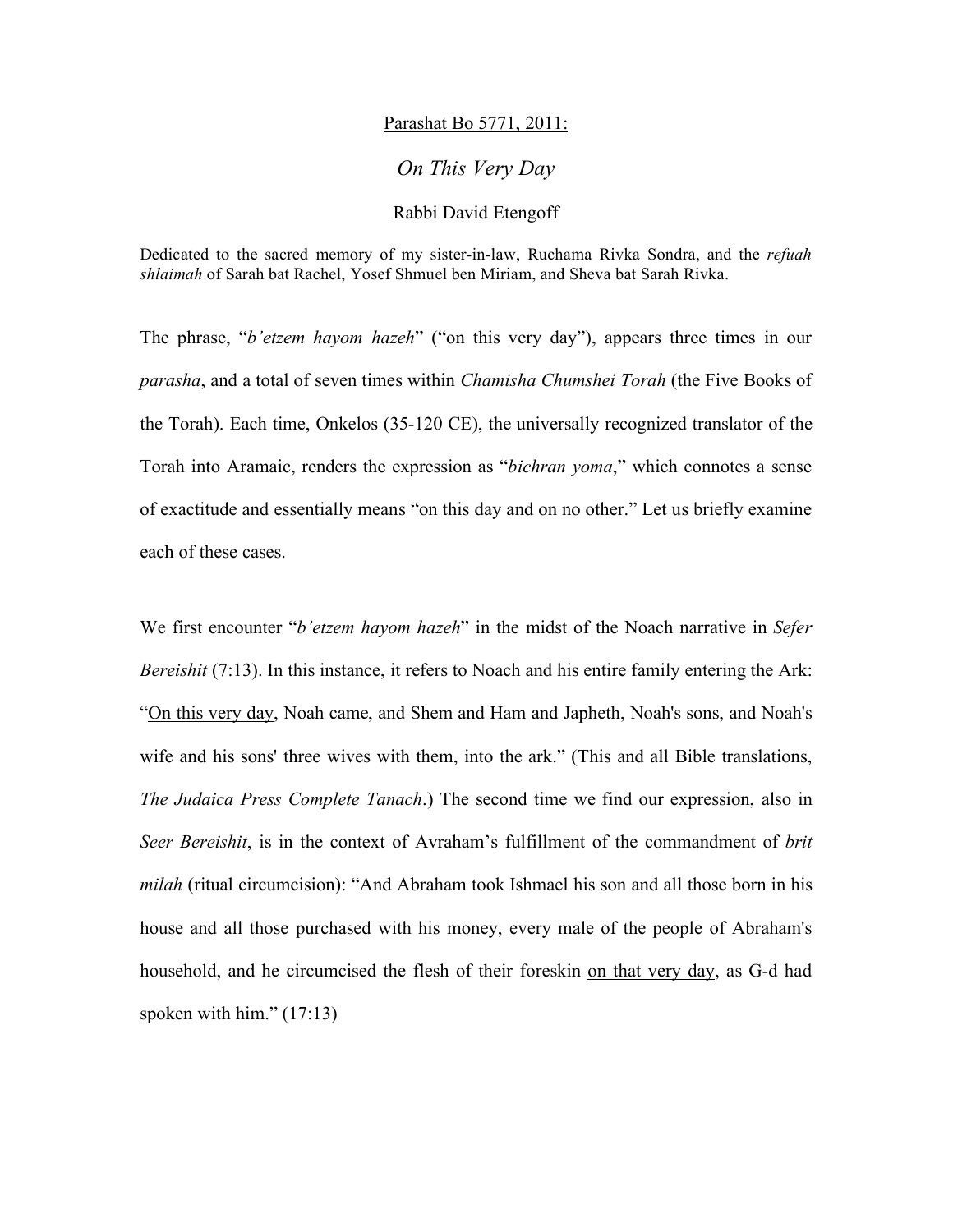Each of the three instances of "*b'etzem hayom hazeh*" in our *parasha* (*Sefer Shemot*  12:17, 41, and 51) refers to the Exodus (*Yitziat Mitzraim*), for example: "It came to pass on that very day, that the L-rd took the children of Israel out of the land of Egypt with their legions."  $(12:51)$ 

*Sefer Vayikra* contains one example of our phrase, in reference to *Chag Hashavuot*  (Shavuot): "And you shall designate on this very day a holy occasion it shall be for you; you shall not perform any work of labor. [This is] an eternal statute in all your dwelling places throughout your generations." (23:21)

The final use of our expression within the Five Books of the Torah is found in *Sefer Devarim*, in the context of Hashem's command to Moshe to ascend *Har Navo* so that he may see *Eretz Yisrael* before he dies:

And the L-rd spoke to Moses on that very day, saying, Go up this Mount Avarim [to] Mount Nebo, which is in the land of Moab, that is facing Jericho, and see the Land of Canaan, which I am giving to the children of Israel as a possession, And die on the mountain upon which you are climbing and be gathered to your people, just as your brother Aaron died on Mount Hor and was gathered to his people. (32:48-50)

What concepts or ideas link each of these instances of "*b'etzem hayom hazeh*" together? I believe that in all cases, the Torah uses this phrase to prepare us for something dramatic and auspicious that is about to take place. Moreover, in my opinion, these words teach us that the protagonists' impending actions will differentiate them from the rest of mankind. Let us see how each of these passages illustrate these ideas.

By entering the Ark, Noach and his family were irrevocably separated from the rest of humanity. Hashem's goal was clear and manifest: Save mankind from complete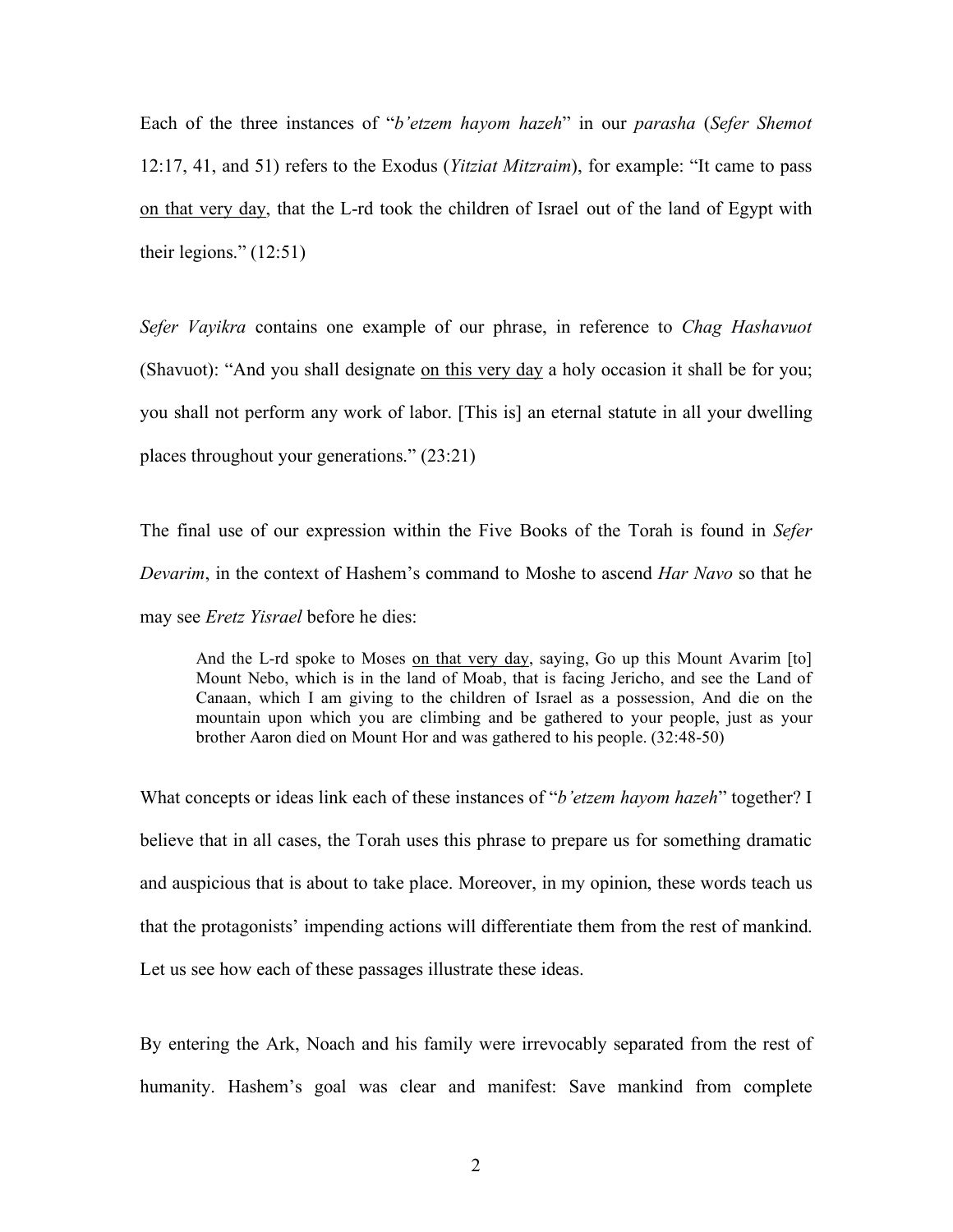destruction. As a result of their having been chosen, Noach and his family became the progenitors of all future peoples – beyond question, a remarkable event of epic proportions. Thus, the two themes of drama and differentiation could not be more clearly demonstrated.

Avraham's fulfillment of G-d's commandment to ritually circumcise himself and all male members of his household was nothing less than a heroic act. By doing so, he created a permanent sign (*ot*) upon his flesh that vividly symbolized his otherness, both existentially and physically, from the rest of mankind. This *ot*, among other unique symbols of our faith, has unfortunately given rise to anti-Semitic slurs and attacks against our people. This was noted approximately 900 years ago in the  $12<sup>th</sup>$  century midrashic work entitled the *Pesikta Zutarta* (*Lekach Tov*) to *Sefer Bereishit*, Parashat Vayera. Therein, the Midrash reconstructs the discussion that Avraham had with Aner, Eshkol, and Mamre regarding whether or not he should fulfill G-d's command regarding the *brit milah*. Eskol took a pragmatic view of Avraham's potential action, focusing on the riskbenefit ratio, and asked him "What do you think you are doing? Don't you realize that you will make yourself reprehensible in the eyes of your enemies?" Avraham withstood this trial and refused to be dissuaded by Eshkol's so-called "practical advice." The great knight of faith loyally continued in his service to the Almighty, and blazed a path of *emunah* (faith) for each of us to follow.

When we return to our *parasha*'s use of "*b'etzem hayom hazeh*," we find two different causative factors and explanations, as to why Hashem took us out of Egypt. Verses 12:17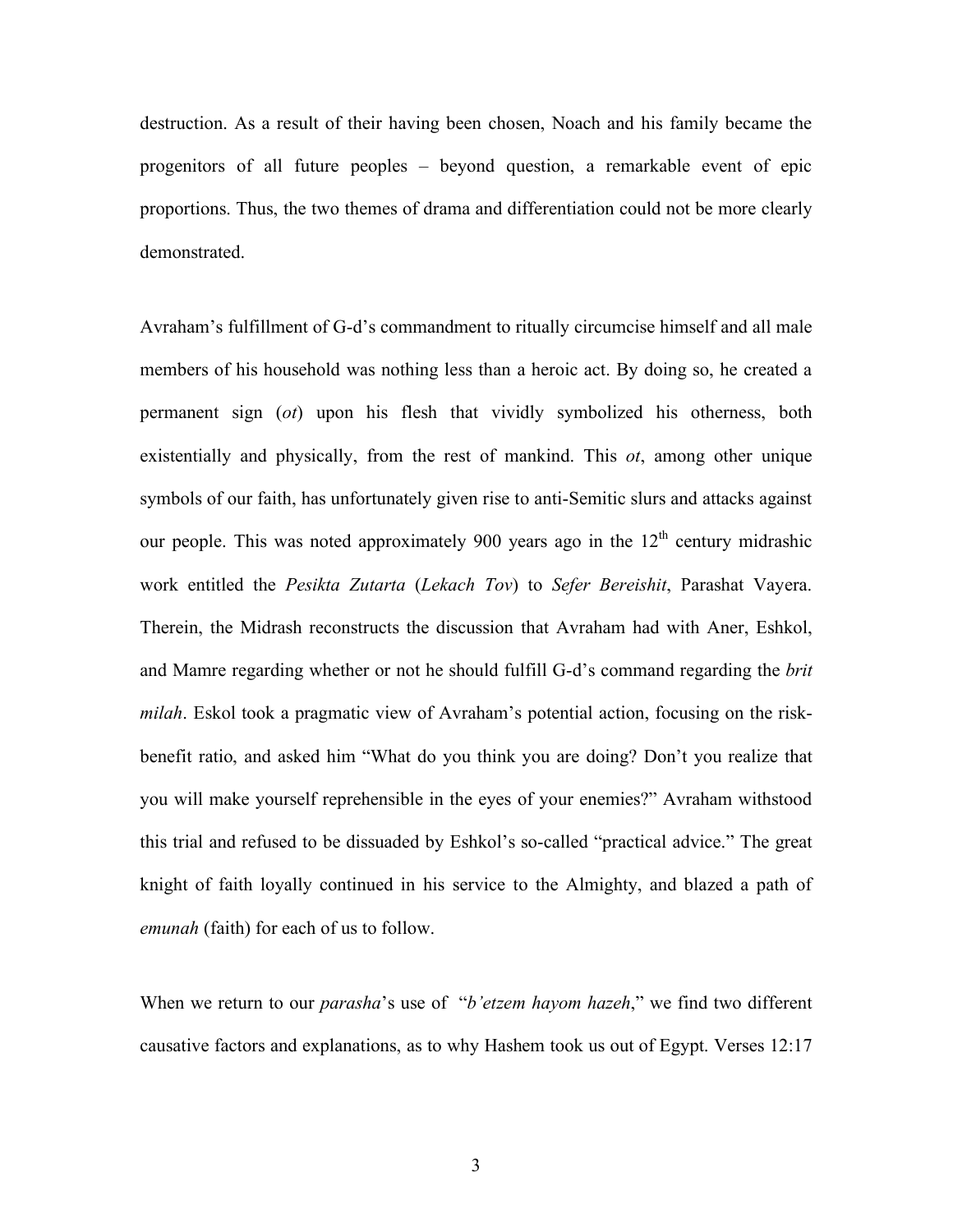and 12:51 point to our acceptance of the mitzvot of Pesach as the reason inherent in *Yitziat Mitzraim*:

And you shall watch over the unleavened cakes, for on this very day I have taken your legions out of the land of Egypt, and you shall observe this day throughout your generations, [as] an everlasting statute. (12:17) All the children of Israel did; as the L-rd had commanded Moses and Aaron, so they did. It came to pass on that very day, that the L-rd took the children of Israel out of the land of Egypt with their legions. (12:50-51)

 In contrast, 12:41 seems to indicate that Hashem saved us from the grinding servitude and misery of Egypt independent of any act on our part. From this perspective, the Exodus was purely an act of divine grace: "It came to pass at the end of four hundred and thirty years, and it came to pass in that very day, that all the legions of the Lord went out of the land of Egypt."

In either case, whether we merited our redemption, or it transpired solely as a result of G-d's unending beneficence, the Exodus from Egypt was one of the greatest and most auspicious moments in human history. Moreover, it was one the crucial steps undertaken by Hashem to make us His *Am Hanivchar*, His chosen and unique nation.

*Sefer Vayikra*'s reference to "*b'etzem hayom hazeh*," in the context of *Chag Hashavuot*, is a natural extension of the verses we have focused upon in our *parasha*. As my rebbe and mentor, Rabbi Joseph B. Soloveitchik *zatzal* (1903-1993) stressed on numerous occasions, *Yitziat Mitzraim* was a prerequisite for our people to become "a kingdom of princes and a holy nation" (*Sefer Shemot* 19:6). It was not, however, an end in and of itself. The movement toward holiness could be achieved exclusively through the Torah. Hence, the entire purpose of the Exodus was to enable us to receive the Torah – not surprisingly, the *raison d'etre* of Shavuot. When we received the Torah, we were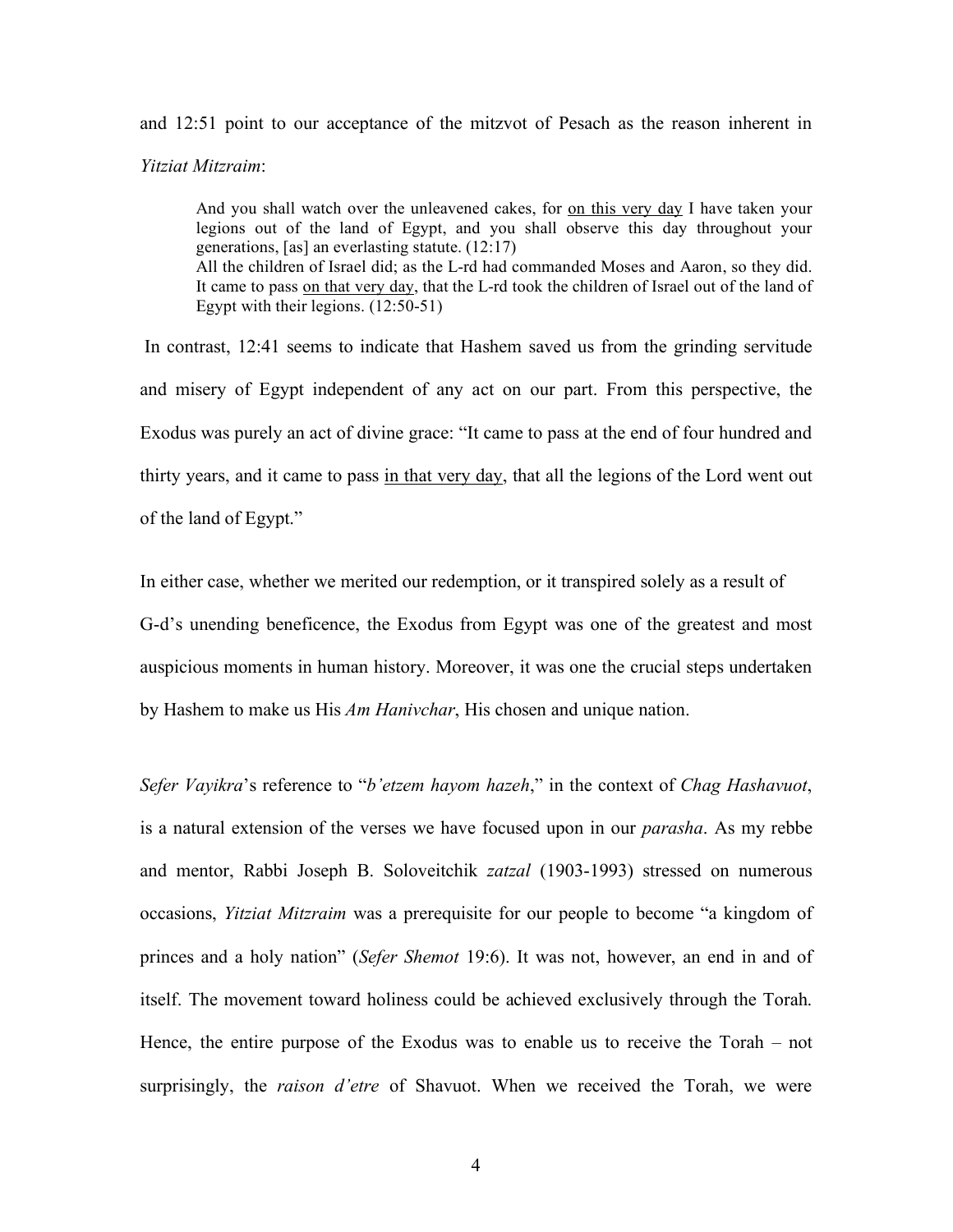dramatically transformed into a new and sanctified nation that was eternally differentiated from the rest of mankind. Once again, "*b'etzem hayom hazeh*" signified a dramatic change in our status and stature.

In many ways, *Sefer Devarim* could not have used a more apt expression in reference to *Moshe Rabbeinu* (our teacher, Moshe) than "*b'etzem hayom hazeh*." Moshe's prophecy was *sui generis*, one of a kind – and never to be repeated again. In *Hilchot Yesodei HaTorah* 7:6, the Rambam (1135-1204) focuses upon four aspects of Moshe's prophecy that made him unique:

- 1. Moshe received his prophecy while awake rather than through a dream or in a vision.
- 2. Moshe's prophecy was direct and not via an angel.
- 3. Moshe spoke to Hashem, so to speak, the way a man speaks with a friend. He was never afraid.
- 4. Moshe was prepared for the prophetic experience at any time, as if he were an angel.

Moshe was the ultimate lawgiver of *klal Yisrael*, the Jewish people. He was the personification of spiritual genius and communion with Hashem. In sum, he was different in kind and degree from any other prophet who had ever, or would ever, live. This difference, and the impending dramatic moment of his *petirah* (death), is once again expressed in the phrase, "*b'etzem hayom hazeh*."

None of us are a Noach, Avraham, or Moshe. In addition, we have not been *zocheh* (merited) to witness explicit wonders and miracles such as those that took place during *Yitziat Mitzraim*. Nonetheless, each of us has the potential to hear the immortal phrase, "*b'etzem hayom hazeh*," and enter a life-transforming moment. Like Avraham of old,